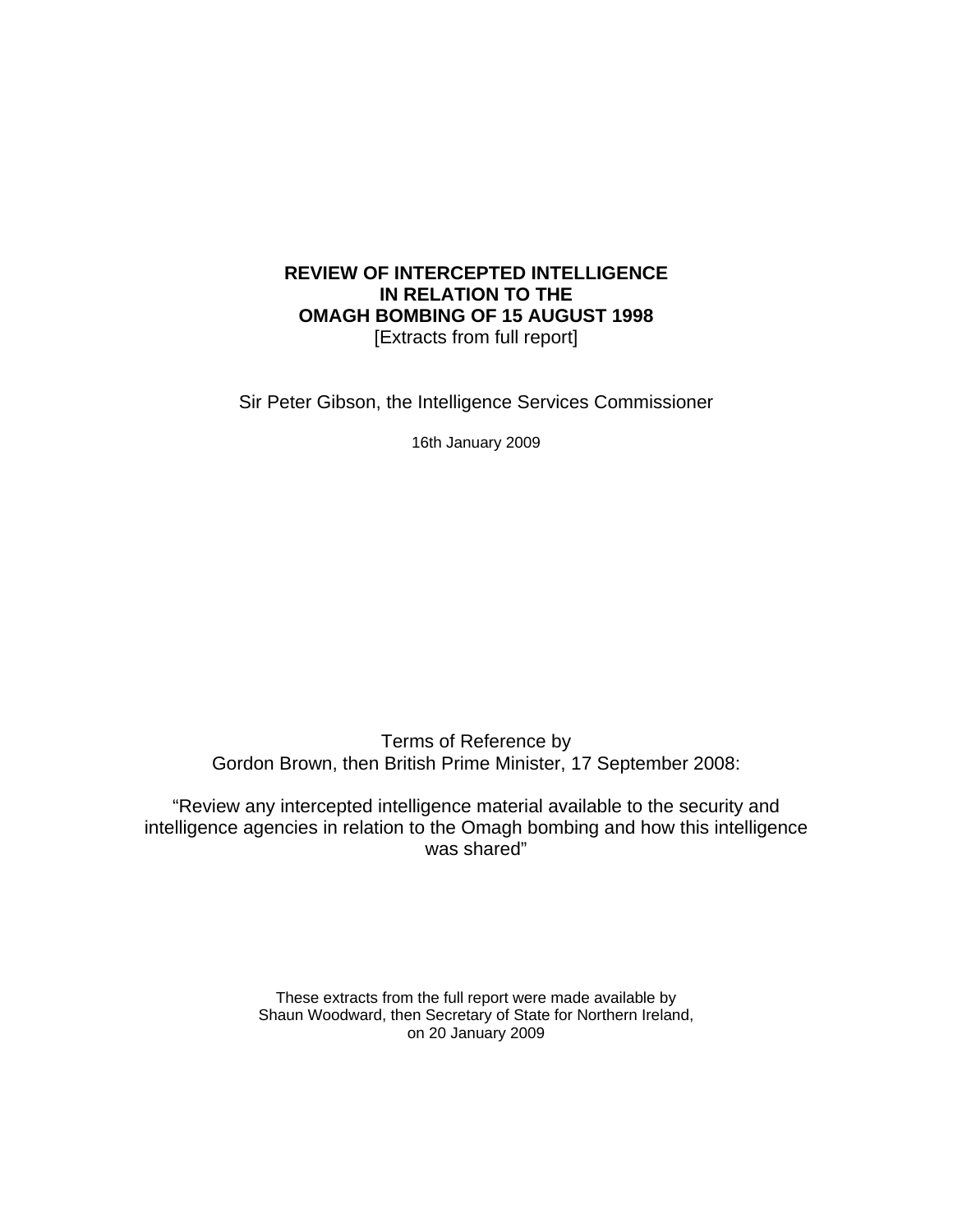16<sup>th</sup> January 2009

# **REVIEW OF INTERCEPTED INTELLIGENCE IN RELATION TO THE OMAGH BOMBING OF 15 AUGUST 1998**

## **CONTENTS**

| <b>Introduction</b>                                    | $\mathbf{2}$ |
|--------------------------------------------------------|--------------|
| <b>Context</b>                                         | 3            |
| <b>Background to the bombing</b>                       | 5            |
| The Investigations and Actions taken after the Bombing | 6            |
| <b>Roles and relationships</b>                         | 9            |
| Sources of information relating to my review           | 12           |
| <b>Conclusions</b>                                     | 13           |
| <b>Acknowledgments</b>                                 | 16           |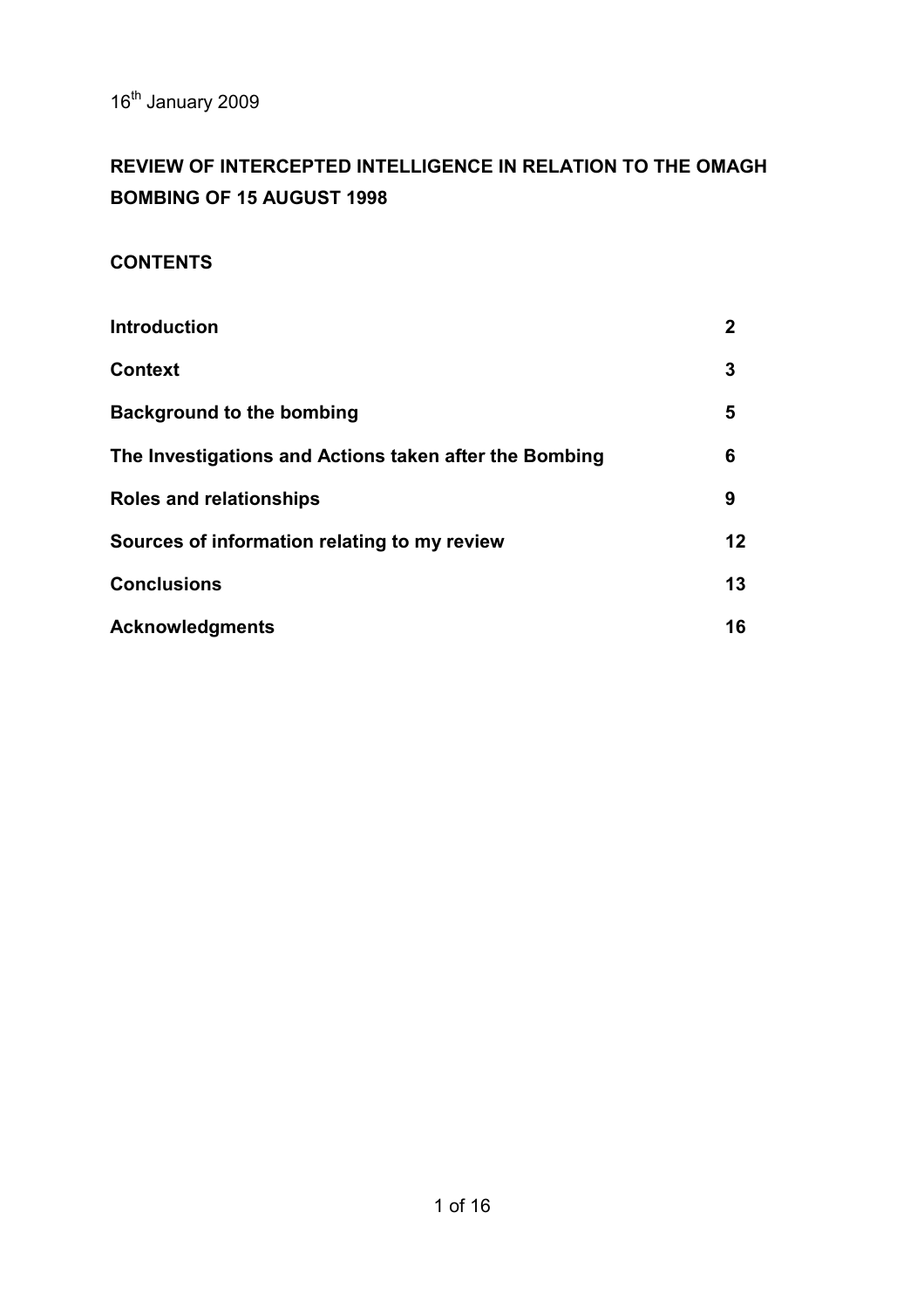## **Introduction**

1. Following the BBC Panorama programme broadcast on 15 September, the Prime Minister invited me, as the Intelligence Services Commissioner, to "review any intercepted intelligence material available to the security and intelligence agencies in relation to the Omagh bombing and how this intelligence was shared".

2. In preparing my Report, which I presented to the Prime Minister on 18 December 2008, I drew on a range of very sensitive and highly classified material made available to me by those agencies involved in the production of intercept intelligence. Some of this material is subject to important legal constraints on its handling and disclosure. Such material, if released more widely, would reveal information on the capabilities of our security and intelligence agencies. Knowledge of these capabilities would benefit those who currently seek to cause harm.

3. Accordingly I would not recommend that my report be published in the form in which it was presented on 18 December as to do so would damage national security and would be in breach of legal restrictions on disclosure of material relating to security and intelligence. However, very serious and damaging allegations have been made publicly, as a result of which expectations may have been raised among the families of the victims of the bombing. In the circumstances the Government has decided that it is necessary and lawful to publish the following summary of my review, justified by the exceptional and serious matters raised and the weight of public interest. This summary contains as much information as it is possible to publish in light of the restrictions on disclosure mentioned above and the general requirement of national security to maintain secrecy in relation to the work of the security and intelligence agencies. The conclusions set out in this summary represent, nonetheless, a proper reflection of my conclusions in the protectivelymarked version of my report as presented on 18 December.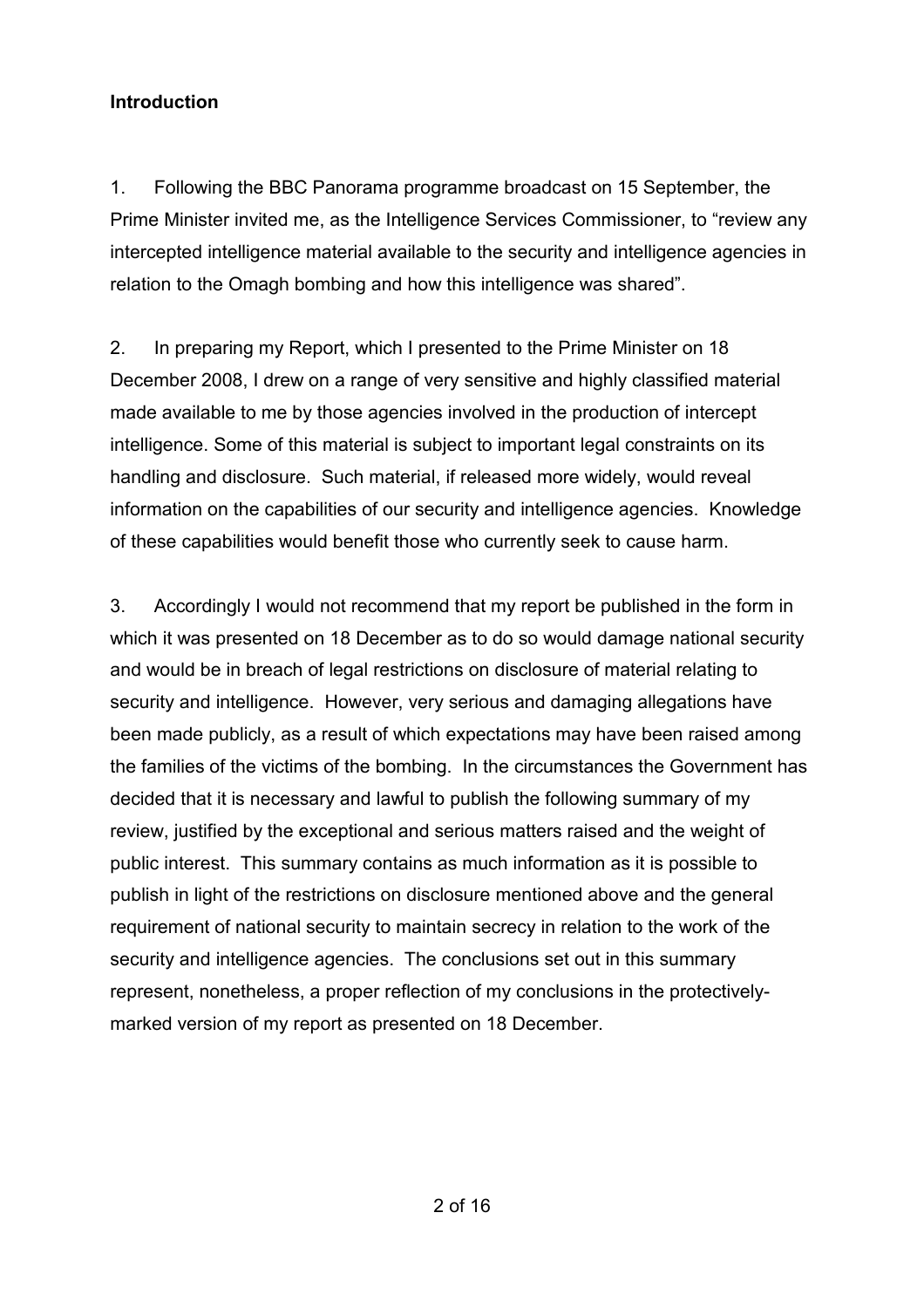#### **Context**

4. At 1504 hours on Saturday, 15 August 1998, a 500 lb bomb in a car parked in Market Street in the quiet market town of Omagh in County Tyrone was detonated. The car had been stolen in Carrickmacross, County Monaghan on 13 August. At 1429 and 1431 hours respectively bomb warning calls were made from telephone kiosks in South Armagh to Ulster Television in Belfast and to the Samaritans in Omagh (the call was diverted to Coleraine) but the information given was inaccurate. The calls referred to a bomb in Main Street (there is no such street in Omagh) and to the courthouse. The police moved people away from the courthouse area but the bomb went off more than 350 yards from the courthouse. 29 men, women and children and two unborn babies were killed. Some 250 others were hospitalised while many hundreds more received less serious injuries. To the acute distress of the police on duty at the time and as a result of the inaccurate information given in the bomb warning calls, they found that in clearing the area round the courthouse they had moved some victims into the area of the blast. On 18 August the Real IRA ("RIRA") issued a statement admitting responsibility for the attack, blaming the security forces for failing to respond to its warnings adequately, stating that Omagh had been a "commercial target" and offering apologies. It was the single worst terrorist incident since the start in 1969 of what are commonly called "the Troubles".

5. The bombing and its investigation by the police have attracted much media interest. A Panorama programme, "Who bombed Omagh?", appeared on BBC television on 9 October 2000. This named four persons as suspects. However, although a number of arrests have been made on both sides of the border between Northern Ireland and the Republic of Ireland since the bombing, most of those arrested were released without charge. One suspect, Colm Murphy, was convicted in the Republic of Ireland in January 2002, on a charge of conspiracy to cause an explosion. However, he successfully appealed against his conviction. Subject to that short-lived exception, no one has thus far been successfully prosecuted for the bombing. Only one man, Sean Hoey, was charged and prosecuted in Northern Ireland, but on 20 December 2007 he was found not guilty by Mr Justice Weir in Belfast Crown Court.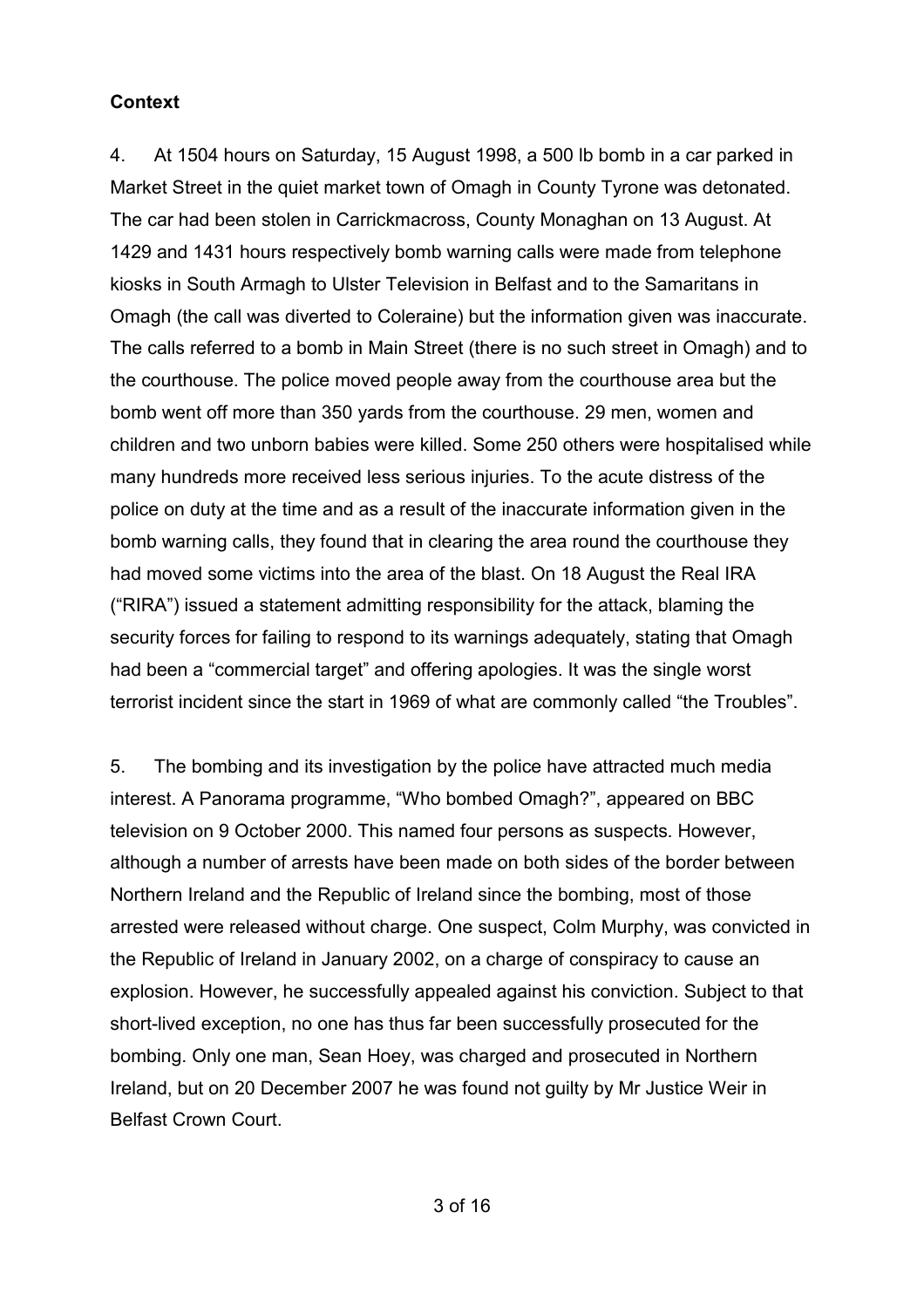6. On 15 September 2008 another Panorama programme relating to Omagh, "Omagh: what the police were never told", was broadcast by BBC television. As with the earlier Panorama programme the presenter was the experienced journalist, John Ware. He wrote an article about the second programme which was published in the Sunday Telegraph the day before the broadcast. In the article and the second programme specific new allegations were made. They included that at the relevant time vital intercept intelligence had not been passed on to the police promptly to prevent the bombing or to assist the police investigating the bombing to bring the perpetrators to justice.

7. Following those allegations the Prime Minister on 17 September invited me, as the Intelligence Services Commissioner, to carry out the review the terms of which are set out in paragraph 1 above.

8. The assertions made in the Sunday Telegraph article and in the second Panorama programme in large part relate to what GCHQ did and did not do. My report is therefore in substantial part directed to an examination of the role played by GCHQ. But my terms of reference are not confined to GCHQ and I have investigated the existence or otherwise of relevant intercept intelligence generally, and not only what intercept intelligence was shared with Special Branch of the Royal Ulster Constabulary ("RUC") and RUC HQ but also, to the extent it was so shared, what sharing there was by Special Branch and RUC HQ with the police investigating the bombing.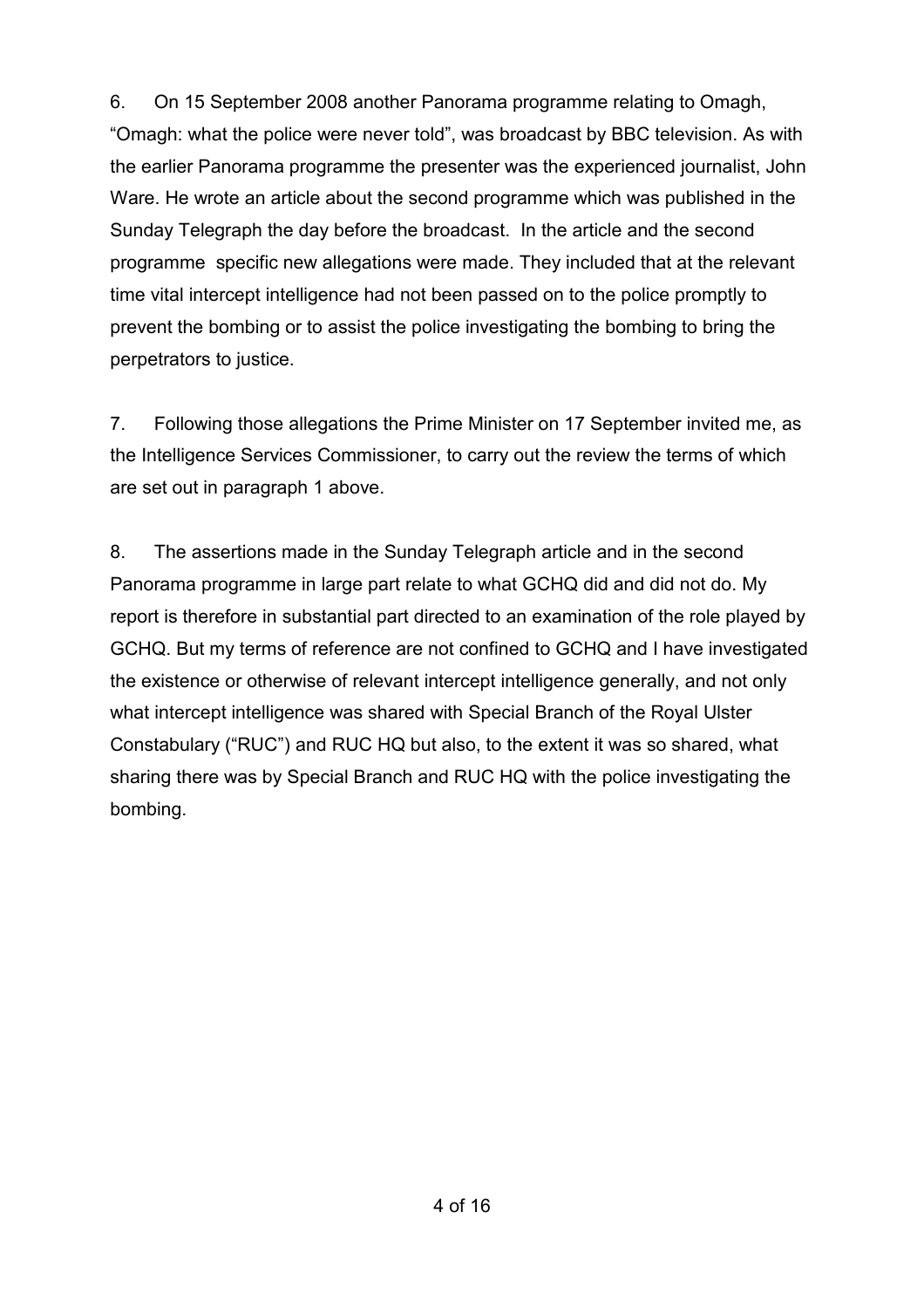### **Background to the bombing**

9. In the summer of 1998 the political and security situation in Northern Ireland had seemed more promising than for many years. The Belfast (Good Friday) Agreement had been signed on 10 April 1998; a referendum on both sides of the border had endorsed it; and the major terrorist groupings were broadly adhering to the ceasefires they had declared.

10. However, the threat posed by dissidents on both sides remained a major concern. There was particular concern over those who had broken away from the Provisional Irish Republican Army ("PIRA"). PIRA declared its first ceasefire on 31 August 1994, but that ended with the Canary Wharf bomb on 9 February 1996. A second ceasefire followed in July 1996. It was known that dissident republicans were unhappy with that ceasefire and members of one group were prepared to support or transfer to another group in order to resist the peace process. The Continuity IRA, which had split from PIRA in September 1986, had declared its intention to continue its campaign against British rule in Northern Ireland. It exploded a large bomb at a South Armagh police station on 6 September 1996. Several members of the PIRA executive in October 1997 called for an end to the PIRA ceasefire and PIRA's participation in the peace process. Shortly afterwards they resigned from the PIRA executive and later that year formed the 32 Counties Sovereignty Movement which is seen as the political wing of RIRA. In the period January to August 1998 vehicleborne bomb attacks were made in Moira (20 February), Portadown (9 May) and Banbridge (1 August). A device in Lisburn was defused (30 April) and a car bomb in Newry was neutralised (13 July). There had also been an unsuccessful mortar attack at Newry on 21 July. Among the dissident republicans were members of the Irish National Liberation Army.

11. In August 1998 security forces across Northern Ireland were alert to the risk of terrorist attacks, but not to the fact that any particular town was at immediate risk. It is to be noted that the attacks referred to in the previous paragraph were all in towns to the southwest of Belfast well distant from Omagh. There was no obvious reason why Omagh should be attacked.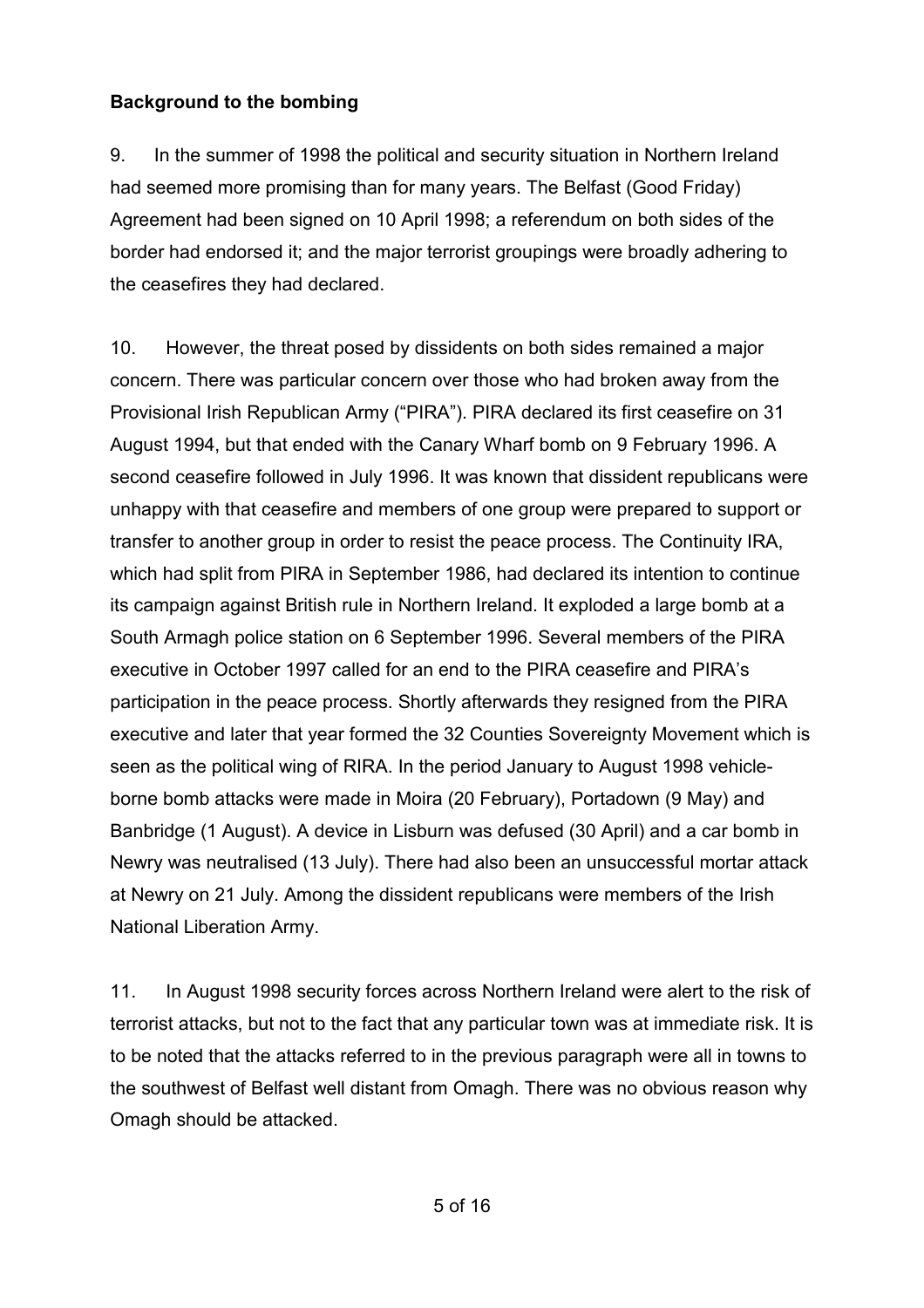#### **The Investigations and Actions taken after the Bombing**

12. Immediately after the bombing the RUC set up an incident room and an Investigation Team led by Detective Chief Superintendent Eric Anderson with Detective Chief Superintendent Hamilton Houston as the Senior Investigating Officer ("SIO"). The first intelligence provided by Special Branch to the Investigation Team resulted in the arrest of 5 men from the Omagh area on 17 August 1998. All were later released. After further intelligence was given by Special Branch to the Investigation Team 14 men were arrested on 21 and 22 September 1998 by the RUC and the Republic of Ireland police, An Garda Siochana ("the Garda"). Again those suspects were later released. The product of the investigation was placed on the Home Office Large Major Enquiry System ("HOLMES"), a computer system used to help manage the enormous amount of information relevant to the investigation. In March 2000, as part of the investigation and as requested by the SIO, a Murder Review conducted by Detective Chief Superintendent McVicker commenced and, after reviewing the investigation, he reported in November 2000. In his report he recorded that at the commencement of his review a total of 54 arrests had been made by the Garda and 21 by the RUC.

13. In August 2001 the Police Ombudsman for Northern Ireland, Mrs Nuala O'Loan, commenced an investigation of matters relating to the Omagh bombing with the assistance of police investigators. The Security and Intelligence Agencies cooperated with the Ombudsman within the limit of their statutory powers. The Police Ombudsman's report published on 12 December 2001 made no specific mention of interception activity or of intelligence derived from interception, but amongst the Ombudsman's criticisms of the RUC was one that Special Branch did not pass relevant intelligence to the Investigation Team until 9 September 1998 and that evidential opportunities would have been lost as a consequence of the delay in passing such intelligence. One of her recommendations was that an investigation team led by an SIO independent of the PSNI should be asked to conduct the investigation and that all relevant intelligence should be made available to the SIO. Another was that a focused review should take place into the role and function of Special Branch with a view to ensuring that in future there were clear structures and procedures for the management and dissemination of intelligence between Special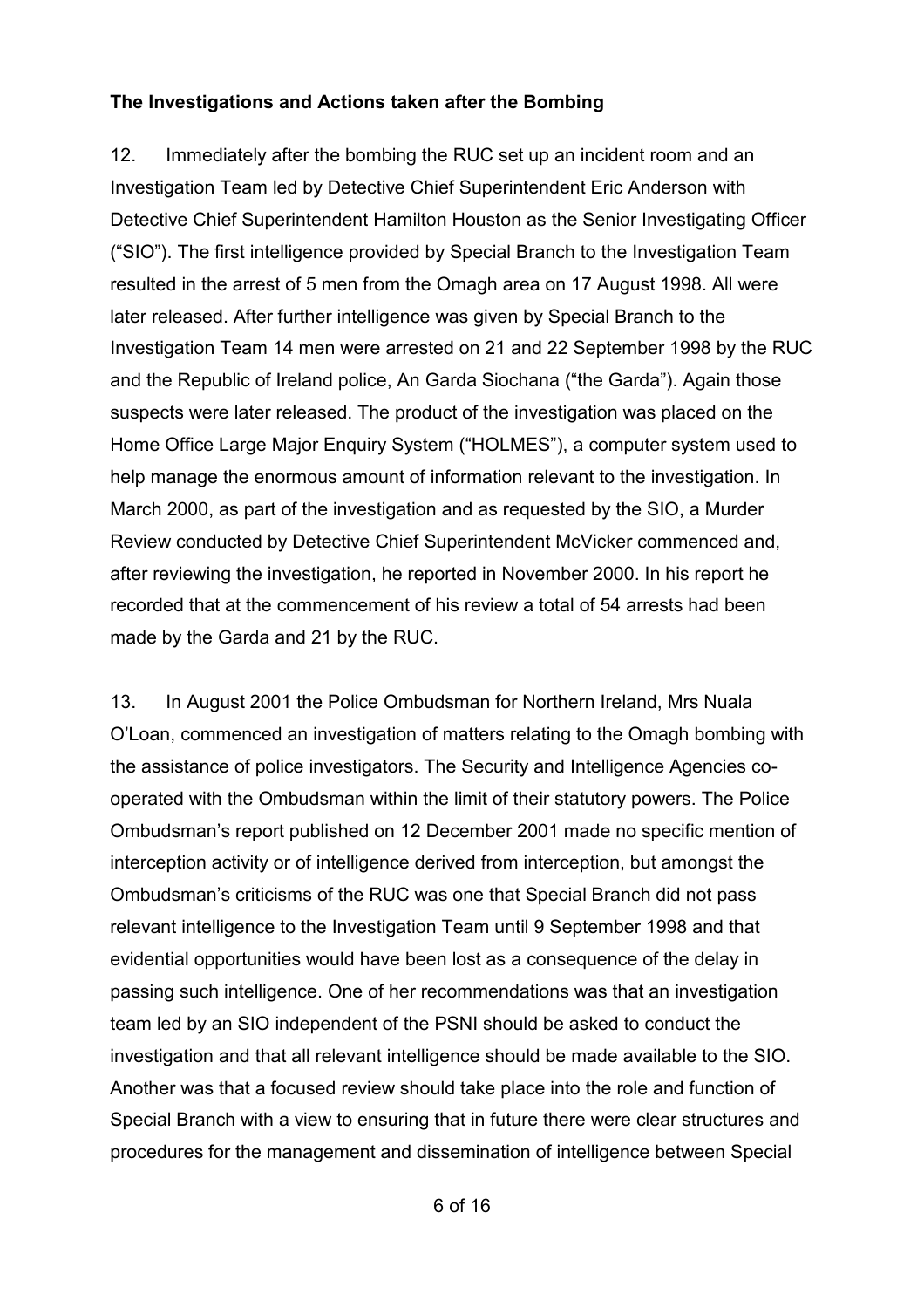Branch and other parts of the PSNI. The Ombudsman's report was controversial and many of the findings in it were challenged by the PSNI.

14. Two of the recommendations were quickly implemented in substantial part. In early 2002 the Policing Board of Northern Ireland and the PSNI appointed Deputy Chief Constable Michael Tonge (from the Merseyside Police) to act as independent scrutineer of the Omagh bomb investigation with a Detective Chief Superintendent from the Merseyside Police as the External Senior Officer. The latter investigated the available intelligence relating to the Omagh bombing. GCHQ cooperated with the External Senior Officer and provided him with such material as might have been relevant to his enquiries, the provision of which had been requested by him.

15. In February 2002 the Policing Board requested Her Majesty's Inspector of Constabulary to carry out the review of Special Branch recommended by the Police Ombudsman. This was carried out by Mr Dan Crompton CBE, QPM, who in his report published on 29 October 2002 ("the Crompton report") referred to the relationship between the CID and Special Branch as "an issue of debate both before and since [the Ombudsman's report]". The Crompton report, after referring to the focus on terrorism in Northern Ireland and to the success of Special Branch in the use of intelligence investigative techniques, continued:

"4.27 The particular circumstances of policing in Northern Ireland make it especially difficult to secure convictions from post incident investigations. For this reason the majority of Special Branch work has concentrated on proactive disruption operations. This approach has proved successful in the past with an estimated four out of five intended terrorist attacks being frustrated…

4.29 The sources of information received by Special Branch are many and varied and require careful protection.

4.30 Source protection, whilst understandable, has led to a tension between Special Branch and CID. This is often reflected in a lack of trust between the two areas of expertise. Evidence gathered during the course of the Inspection highlights that on occasion, Special Branch is reluctant to divulge sensitive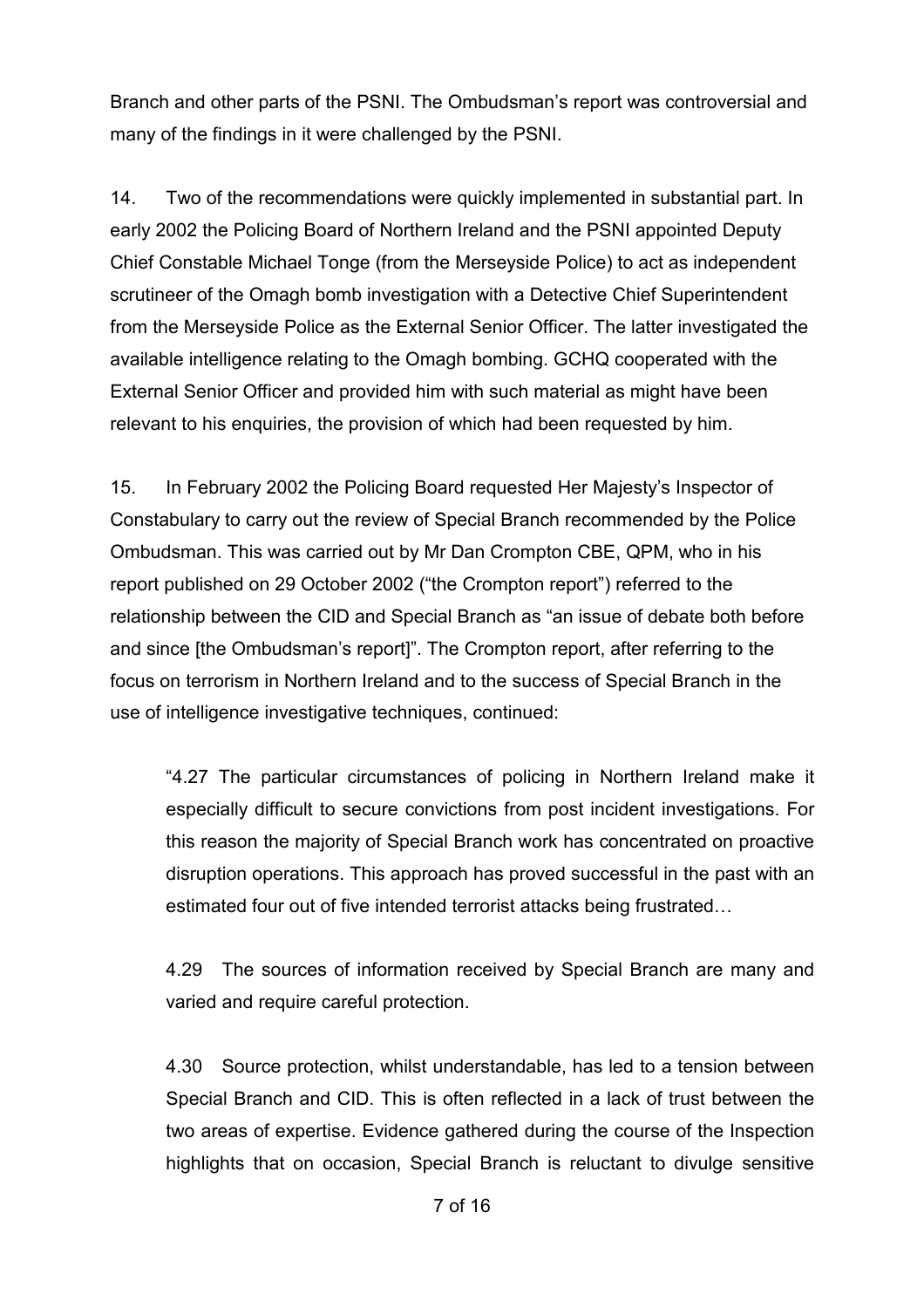intelligence for fear of compromising a source and ongoing disruption activities, and there is evidence that security measures for the management of Intelligence outside Special Branch needs to be strengthened. Conversely, senior CID officers are frustrated by the belief that Special Branch does not disclose all relevant intelligence that may assist them in the course of investigations....

4.33 Paragraph 21 [of the UK national guidelines on Special Branch work] states:

'Access to information held by Special Branch should be strictly limited to those who have a particular need to know.'

5.30 There is also a perception within CID that Special Branch deliberately withholds intelligence. During the course of this Inspection Her Majesty's Inspector has had unrestricted access to intelligence material within Special Branch. Both paper based and computerised records have been scrutinised at all regions and headquarters. He has found no evidence that intelligence has not been appropriately disseminated."

The Crompton report then suggested how "to relieve the tension within PSNI in cases of serious crime".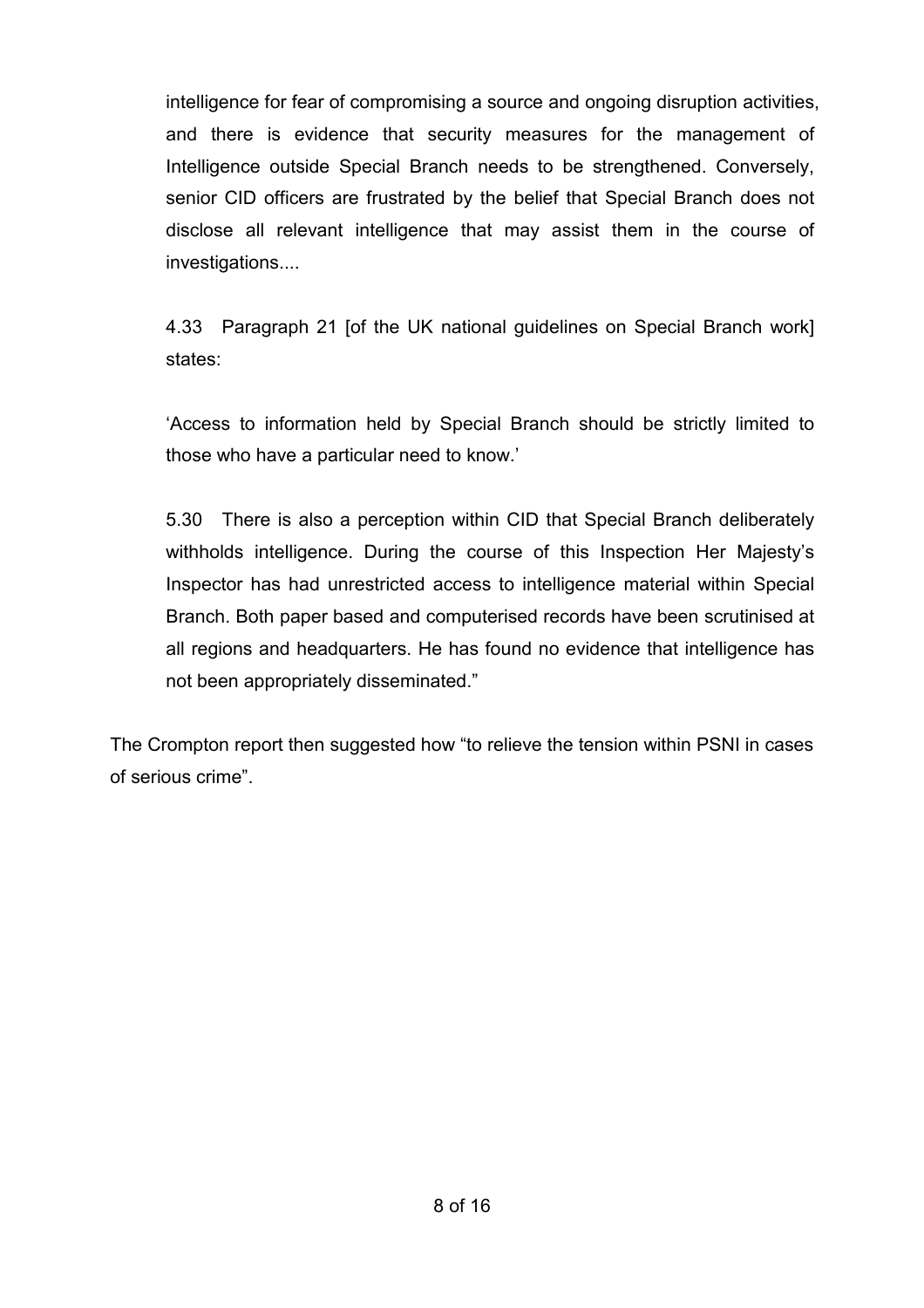#### **Roles and relationships**

16. By convention within Northern Ireland the RUC, as the policing body for the Province until 4 November 2001, and thereafter until October 2007 its successor, the PSNI, took the lead role in, and responsibility for, gathering intelligence on threats to national security from Irish republican and loyalist terrorism, and directing intelligence operations to counter those threats. The Security Service, which took over the national security role in Northern Ireland in October 2007, and GCHQ provided assistance to the RUC or PSNI when that police body had the lead national security intelligence role.

17. The RUC had its headquarters in Knock, Belfast. The Chief Constable in August 1998 was Sir Ronnie Flanagan. He was assisted by Assistant Chief Constables ("ACCs") including the ACC Crime who was Head of the CID and the ACC who was the head of Special Branch, then called E Department. Special Branch was accorded a formal primacy with regard to all intelligence on terrorist activity. Special Branch's duties included the gathering and collation of intelligence concerning the activities, plans, policies, personnel and resources of terrorist organisations. There were three regional commands: Belfast, North (at Ballykelly) and South (at Portadown). Omagh is in the North Region. A Tasking and Coordination Group had sole responsibility for taking executive action in the South Region. The South Region was recognised as of particular importance in the fight against Irish republican terrorism. Thus for example within the RUC the first terminal to receive secure emails from GCHQ was installed in Special Branch South. GCHQ's role was to provide timely intelligence to meet Special Branch's requirements which included intelligence on activity connected with imminent terrorist operations.

18. The most senior Security Service officer in Northern Ireland was the Director and Coordinator of Intelligence ("DCI"). He had no operational responsibilities. Essentially he acted as a security adviser to Government in a policy coordination role. Among DCI's principal responsibilities was the provision of an effective reporting service to Ministers and officials in the Northern Ireland Office, for imparting high level policy direction and advice relating to intelligence activity in Northern Ireland and for providing support to the two other principal security advisers of the Secretary

9 of 16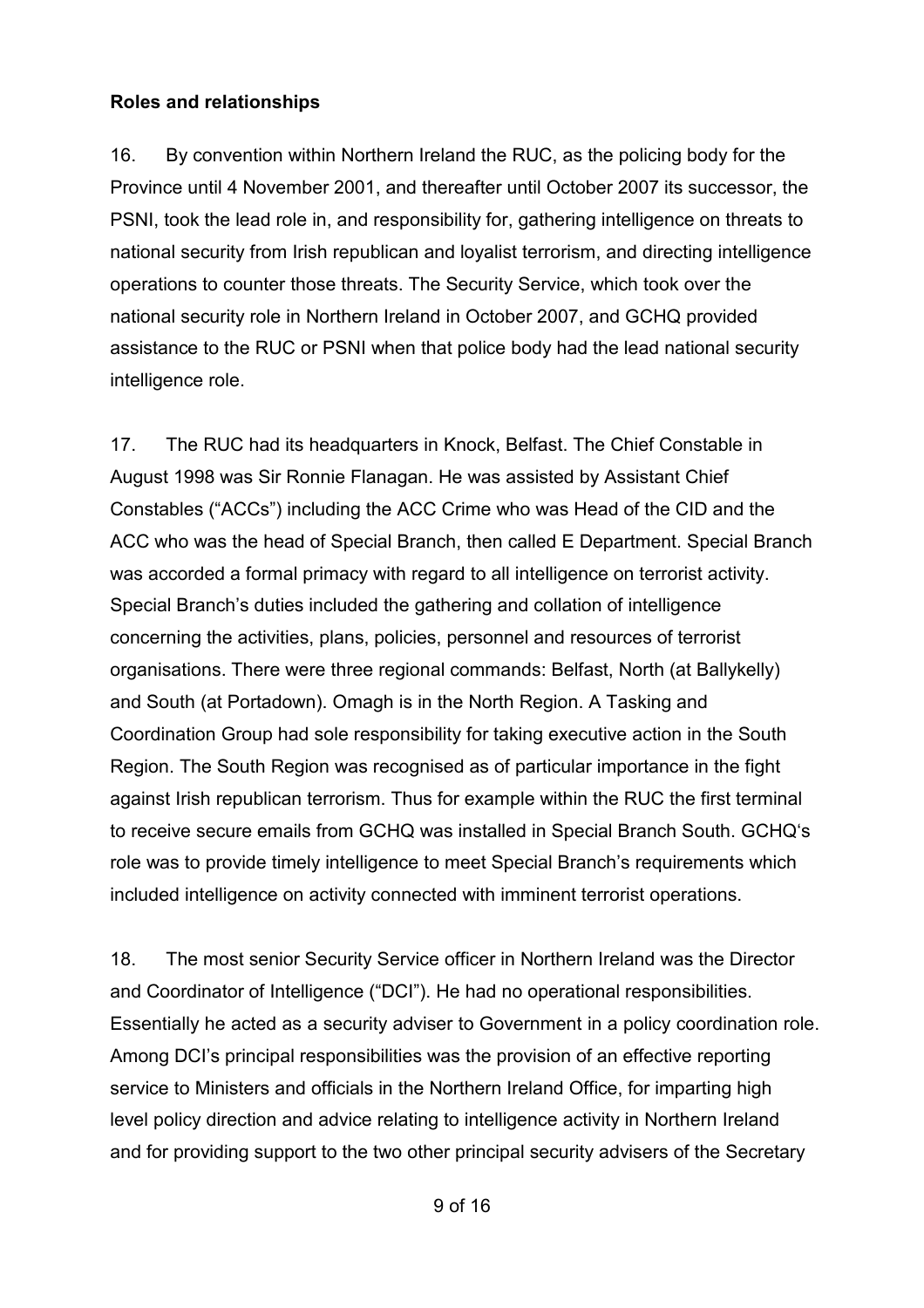of State, the Chief Constable of the RUC and the General Officer Commanding Northern Ireland, on intelligence matters. He also provided the Secretary of State with advice on the authorisation of warrants under the Interception of Communications Act 1985.

19. DCI was assisted by Assessments Group ("AsGp") comprising a small team of intelligence analysts who were desk officers in the Security Service. AsGp provided a wide range of strategic intelligence reports for Government. It acted as a focus for strategic intelligence and ensured that the Northern Ireland intelligence community produced shared and agreed assessments for Government.

20. In April 1997 a recommendation in a report, the Warner Report, made by the Cabinet Office Intelligence Coordinator was implemented and a central Intelligence Management Group ("IMG") was created at RUC HQ to be responsible for, among other things, the collation, analysis and distribution of all RUC intelligence. Security Service and GCHQ officers were seconded to the IMG and were based at RUC HQ, working to RUC management. In February 1998 a Memorandum of Understanding was agreed between the IMG and AsGp outlining their respective roles in the assessment and dissemination of intelligence. One of the IMG's key roles was to ensure that RUC intelligence was passed to AsGp for assessment and onward dissemination.

21. The Security Service provided the RUC with specialist support on the basis of operational tasking from the RUC which was mounted by the operational branch of the Security Service based in Great Britain in conjunction with the RUC and the Army, and a small team of Security Service officers based in Northern Ireland also provided support. Any intelligence obtained was owned, controlled and distributed by the RUC.

22. GCHQ has carried out various operations providing Signals Intelligence in support of the agencies dealing with issues relating to Northern Ireland and to counter Irish republican terrorist activities in Great Britain. The action taken by GCHQ on interception was governed by procedures agreed between GCHQ and RUC Special Branch and documented in written guidance for the relevant GCHQ team.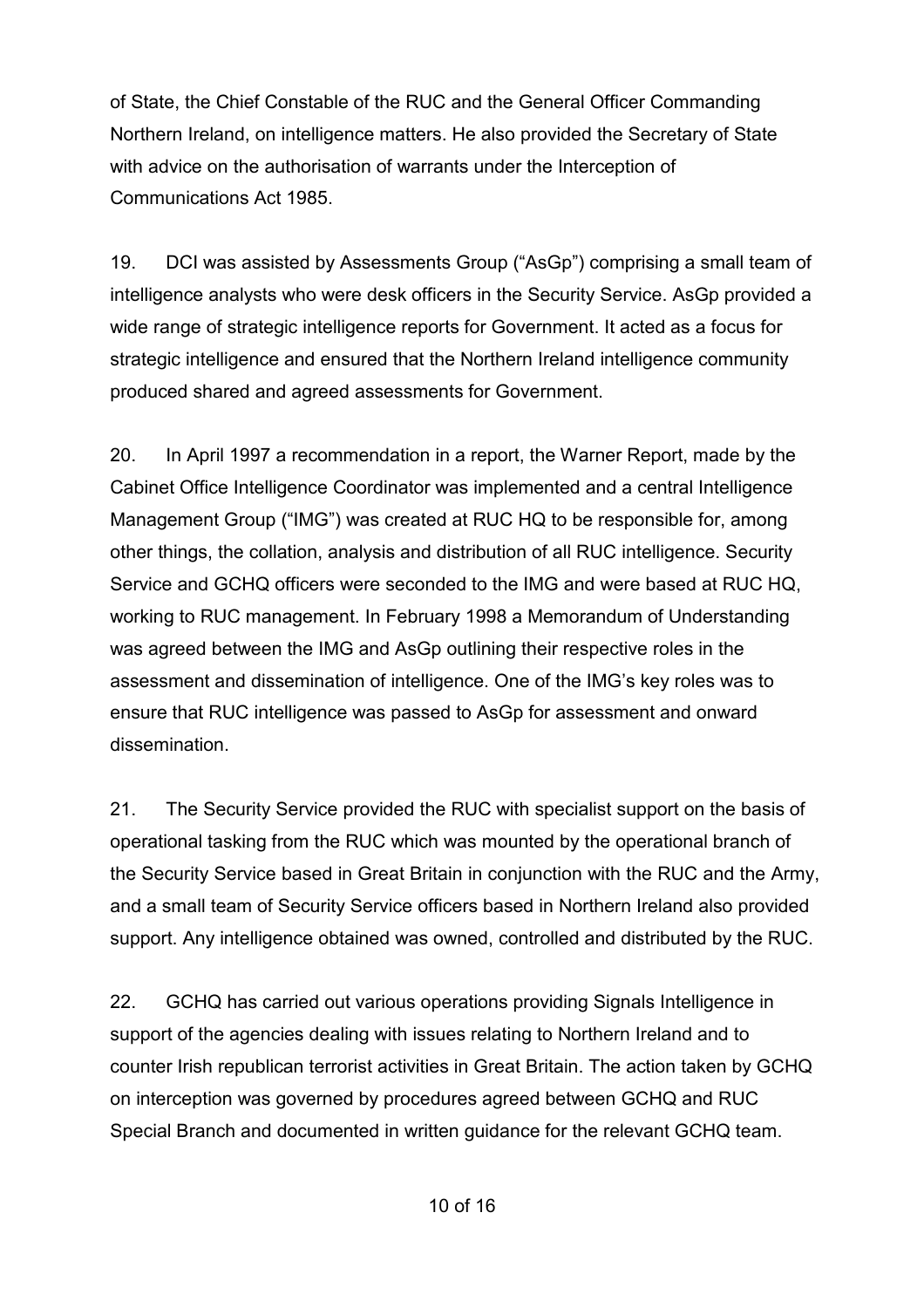Intercepts relating to the telephone numbers designated by Special Branch as having highest priority were monitored live.

23. Once intercept material reached RUC HQ and Special Branch South, any further publication and release of that material, even to another part, or other members, of Special Branch, was subject to strict conditions imposed by GCHQ designed to achieve a balance between providing support to customers like Special Branch and protecting GCHQ's capabilities, sources and methods. GCHQ also sought to ensure compliance with its legal obligations, in particular that required of the Director of GCHQ by section 4(2)(a) of the Intelligence Services Act 1994, viz to ensure that no information was disclosed by GCHQ except so far as necessary for the proper discharge of its functions or for the purpose of any criminal proceedings. If those persons within the RUC HQ and Special Branch South who received intelligence from GCHQ wanted to disseminate it within the RUC or even within Special Branch a set procedure had to be followed. GCHQ's permission had to be sought for the use of intelligence in a 'sanitised' form, that is without revealing its source, to carry out some authorised action. Thus the release of intelligence intended to be acted on by other officers had to be requested of GCHQ and a form of words cleared with GCHQ.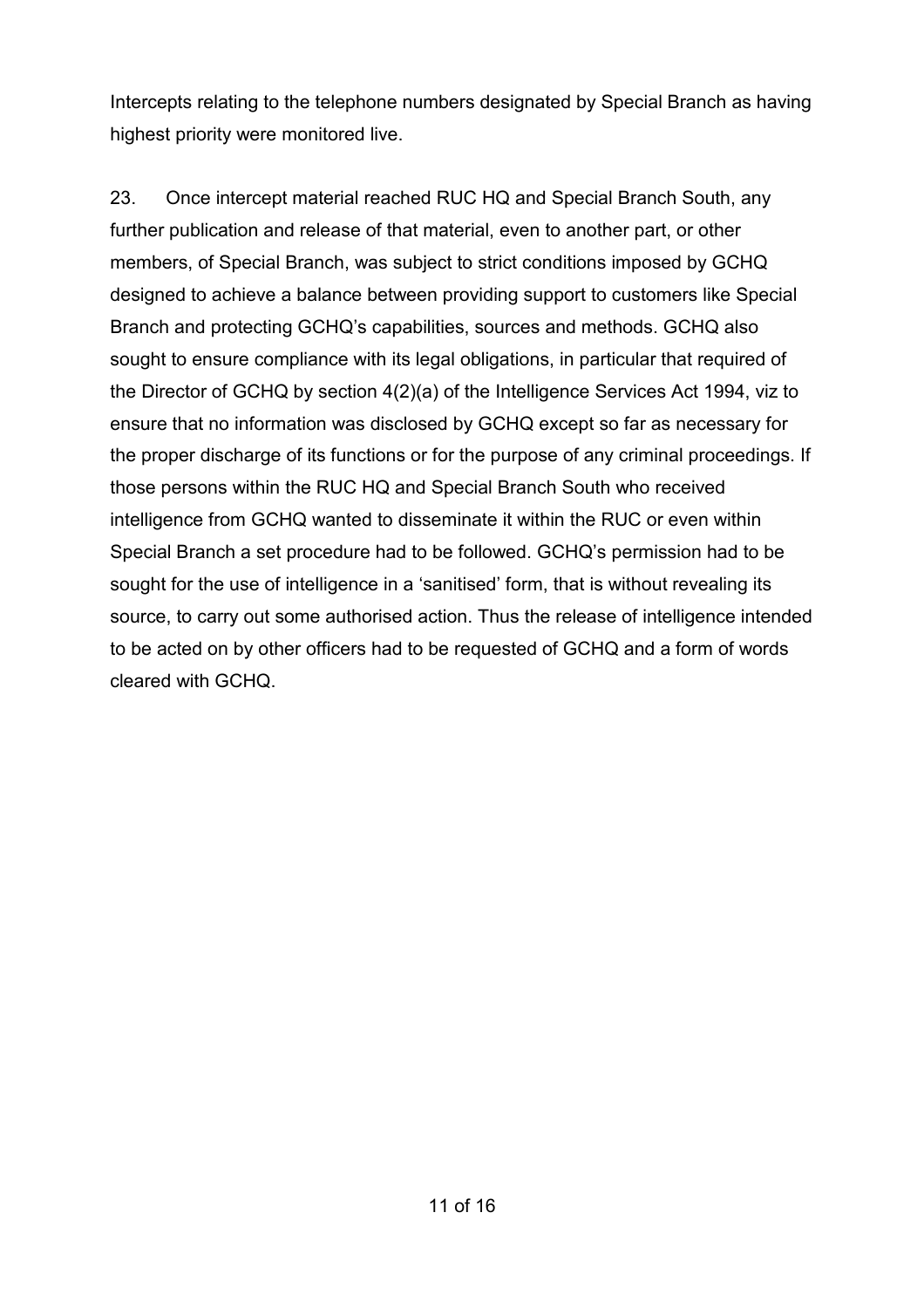## **Sources of information relating to my review**

24. For the purposes of my review I have obtained from all relevant departments and bodies any and all extant documentation which is capable of being relevant to it, together with statements from certain individuals, including both serving and former police officers. The bodies which provided documentation are:

- GCHQ
- The Security Service
- PSNI

I also sought such documentation from the Ministry of Defence and the Secret Intelligence Service but neither had any relevant material.

25. Most of those persons who, I considered, might have relevant evidence but had not given me statements or whose statements may not completely have covered the evidence they could give, have been interviewed by me. Those interviewed include persons outside the intelligence and security services and PSNI. I received written evidence from 24 individuals, of whom I have interviewed thirteen. I have interviewed another eleven from whom I did not receive written material. On this basis I am satisfied that I have been able to carry out a comprehensive review of the relevant facts and that I am able to report in accordance with my terms of reference.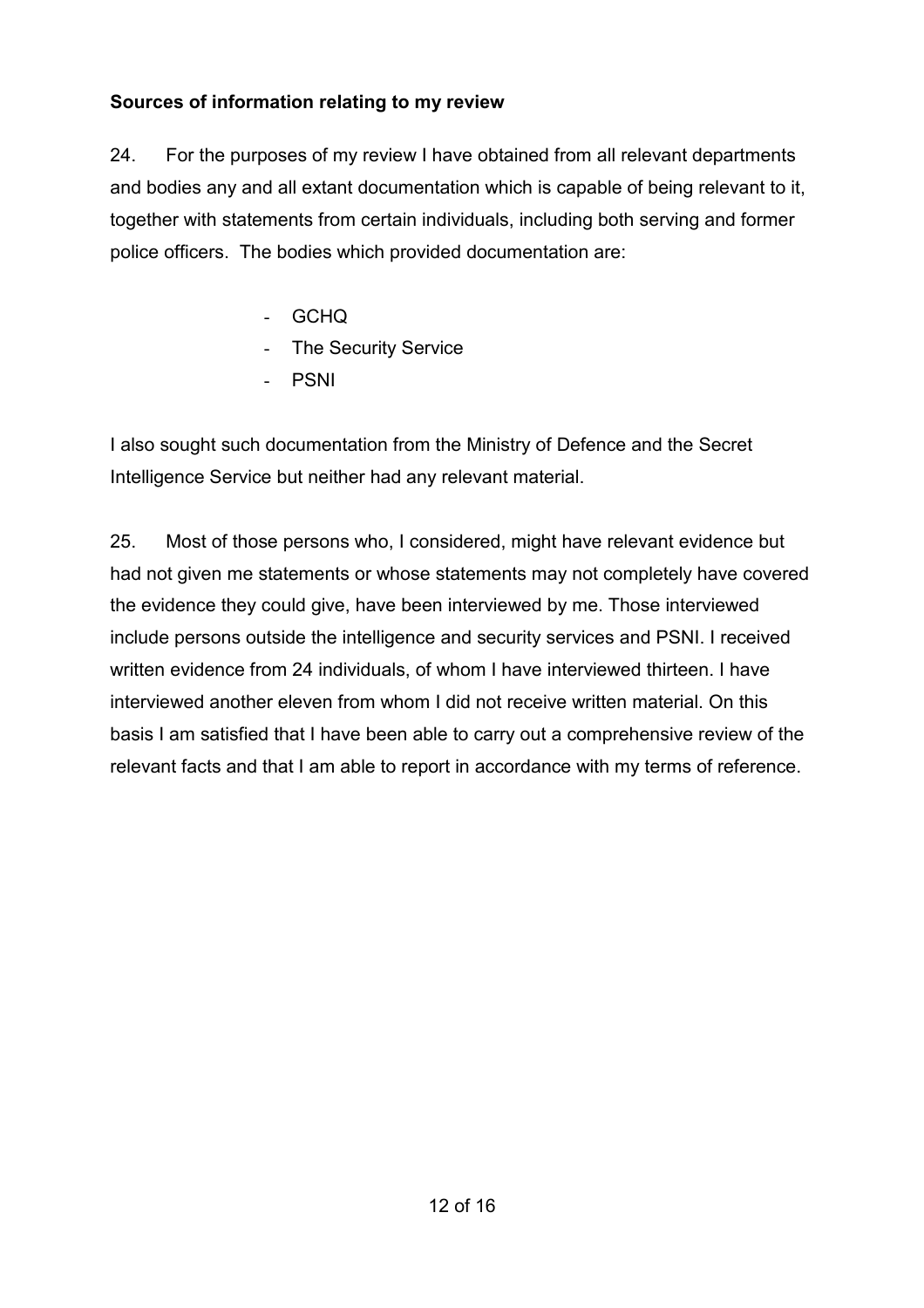#### **Conclusions**

26. By 1998 dissident republicans were well aware that telephone communications were not secure. It was normal for the dissidents to use guarded language and code words in their conversations by phone. They rarely identified themselves or those to whom they spoke or named clearly those about whom they spoke. Voice identification of those participating in a telephone call was imprecise. There was never complete certainty in the identification of a voice by listening to it or as to the real nature of the matters under discussion; for example smuggling activity by dissident republicans was commonplace.

27. Throughout 1998, before, on and after 15 August, GCHQ ensured that intelligence from any interception that might have been relevant to RUC Special Branch for its operational purposes was promptly being made available to them; this included near real time provision of information by telephone (that is almost immediately after a call had been listened to itself in near real time) in accordance with pre-agreed criteria. In addition, written intelligence reports were issued within hours of interception again in broad accordance with procedures agreed between GCHQ and Special Branch South. **I am satisfied that in the days surrounding 15 August, and on the day itself, to the extent that any relevant intelligence was derived from interception, it was shared with RUC HQ and Special Branch South promptly and fully, and done so with the latter in accordance with procedures agreed with Special Branch South.**

28. The evidence that I have reviewed is consistent and clear to the effect that there was nothing to suggest either that a bomb attack was going take place on 15 August or that the town of Omagh was to be the target of any bomb attack. **There is no evidence whatever before me to make good the assertion in the Sunday Telegraph and the Panorama programme that, on 14 August, the Garda had warned the police of a likely attack. Special Branch did not identify to GCHQ any particular phone number as being of particular importance or relevance to a potential bombing (in Omagh or elsewhere) nor is there any evidence that Special Branch believed that GCHQ could pinpoint the location of a particular mobile phone.**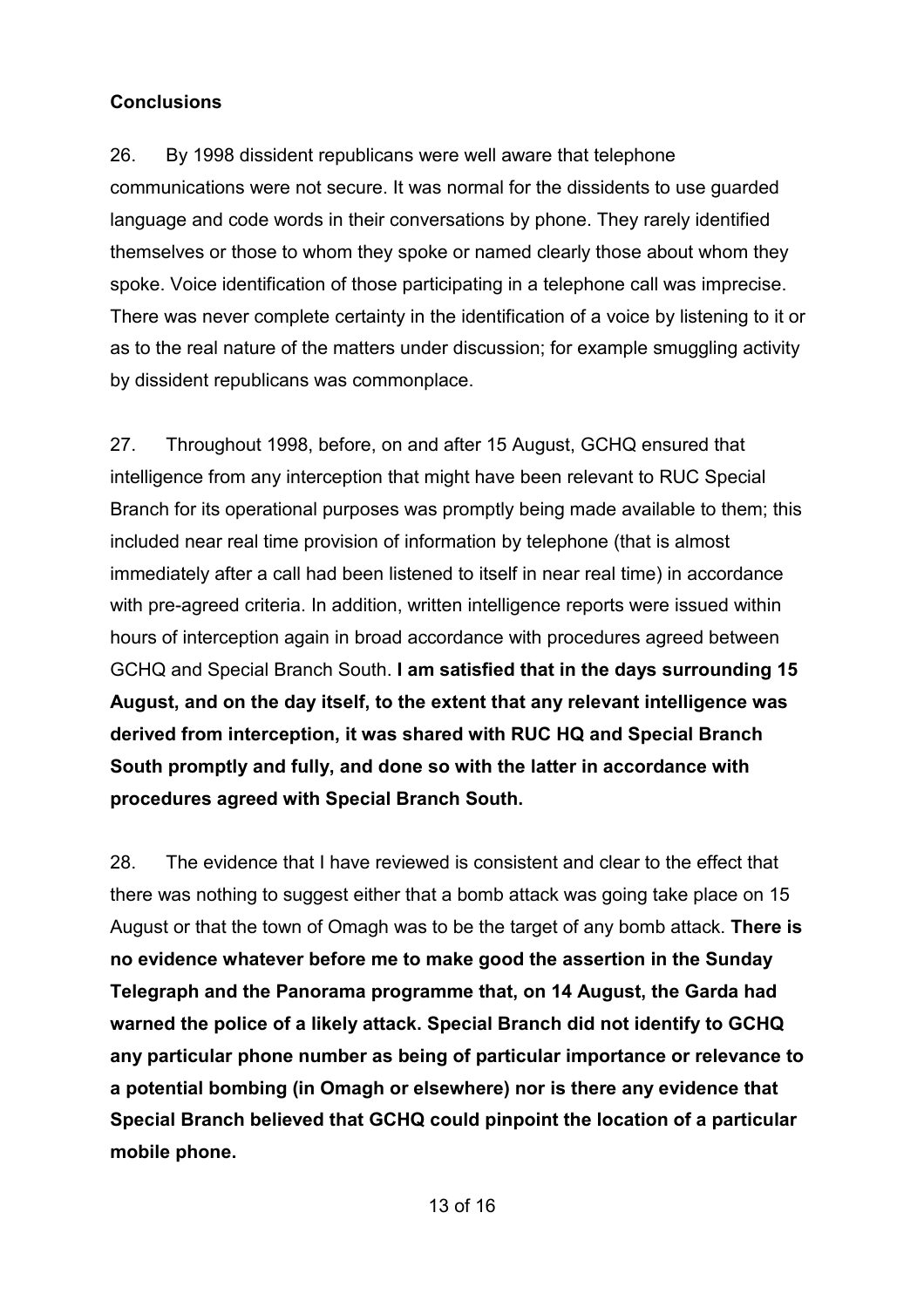29. The conclusion reached by Special Branch, even immediately after the bombing, was that there was no locational material such as would have enabled the RUC to direct any response by the security forces or prevent the bombing. **Any intelligence derived from interception as might have existed could not have prevented the bombing.**

30. An allegation was made in the Panorama programme that GCHQ had intercepted a call in relation to the Banbridge bombing on 1 August from which, and from what was known to GCHQ on 15 August, it could have been deduced that a further attack was under way that day. **My conclusion is that there was no information on or before 15 August that could reasonably indicate by reference to the events of Banbridge that a further bombing attack was about to take place.**

31. **The portrayal in the Panorama programme of the tracking on a screen of the movement of two cars, a scout car and a car carrying a bomb, by reference to two "blobs" moving on a road map has no correspondence whatever with what intercepting agencies were able to do or did on 15 August 1998.** On the basis of evidence from an independent expert witness from a mobile communications service provider I am satisfied that, in 1998 it was neither possible to track mobile phones in real time nor to visualise the location and movement of mobile phones in the way that was shown in the Panorama programme. Information on the location of a mobile telephone only existed within the mobile phone network in respect of "communications events" – when a phone was switched on or off, or during a call, for instance – and even then would have been limited to information about the cell (the area covered by a particular mast) in which the phone was active. It is clear therefore that no intelligence or security agency or law enforcement agency did see or could have seen what was suggested by the Panorama programme in its representation. On the basis of this, and other material received by me, assertions in the programme that, if live monitoring was taking place, from 1250 hours the picture of a bomb run in progress should have begun to materialise, that those monitoring were seeing two cars, just like a bomb run heading towards Omagh, and that by 1420 hours on 15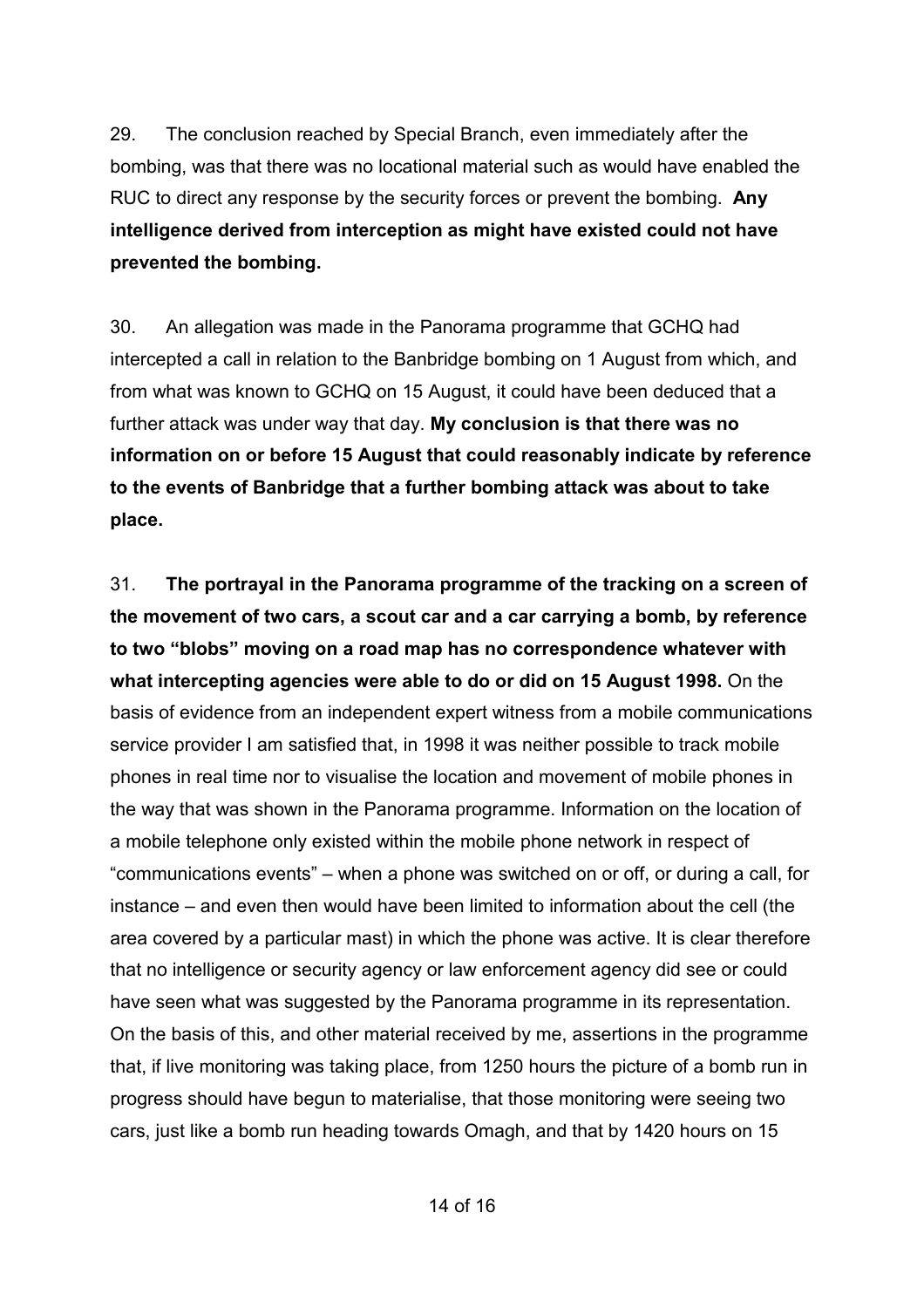August those monitoring should have been in little doubt about what was going to happen, are incorrect and unsupported by any evidence.

32. Assertions were made in the Panorama programme that GCHQ did not pass its intercepted intelligence to the Investigation Team to help the enquiry. I would repeat my conclusion in paragraph 27 as to the timely passing of any relevant material to RUC HQ and Special Branch South. As described in paragraph 23 above, **the arrangements in place at the time allowed for RUC Special Branch to make requests in respect of further dissemination of any GCHQ material that might have existed. The records show that no such request was made.** No police witness before me was aware of any request to GCHQ being refused and there was warm praise from the Head of Special Branch and the Regional Head of Special Branch South for the work done by GCHQ in Northern Ireland.

33. In addition to the provision of intelligence by Special Branch to the Investigation Team to which reference is made in the second sentence of paragraph 12 and which took place on 16 August, Special Branch South briefed the Investigation Team on the basis of an all-source intelligence picture on only two occasions. They were: on 20 August, when it identified to the Investigation Team those persons it believed to have been involved in the bombing, and on 9 September when it provided further details of those persons to the Investigation Team. The Garda was also similarly briefed by Special Branch South on 21 August. It was not part of the terms of my review that I should investigate, nor have I investigated, the reasons why Special Branch South acted in the cautious way it did, nor have I investigated the soundness of those reasons, although I do not doubt that Special Branch South took the actions it did for what it considered to be good operational reasons.